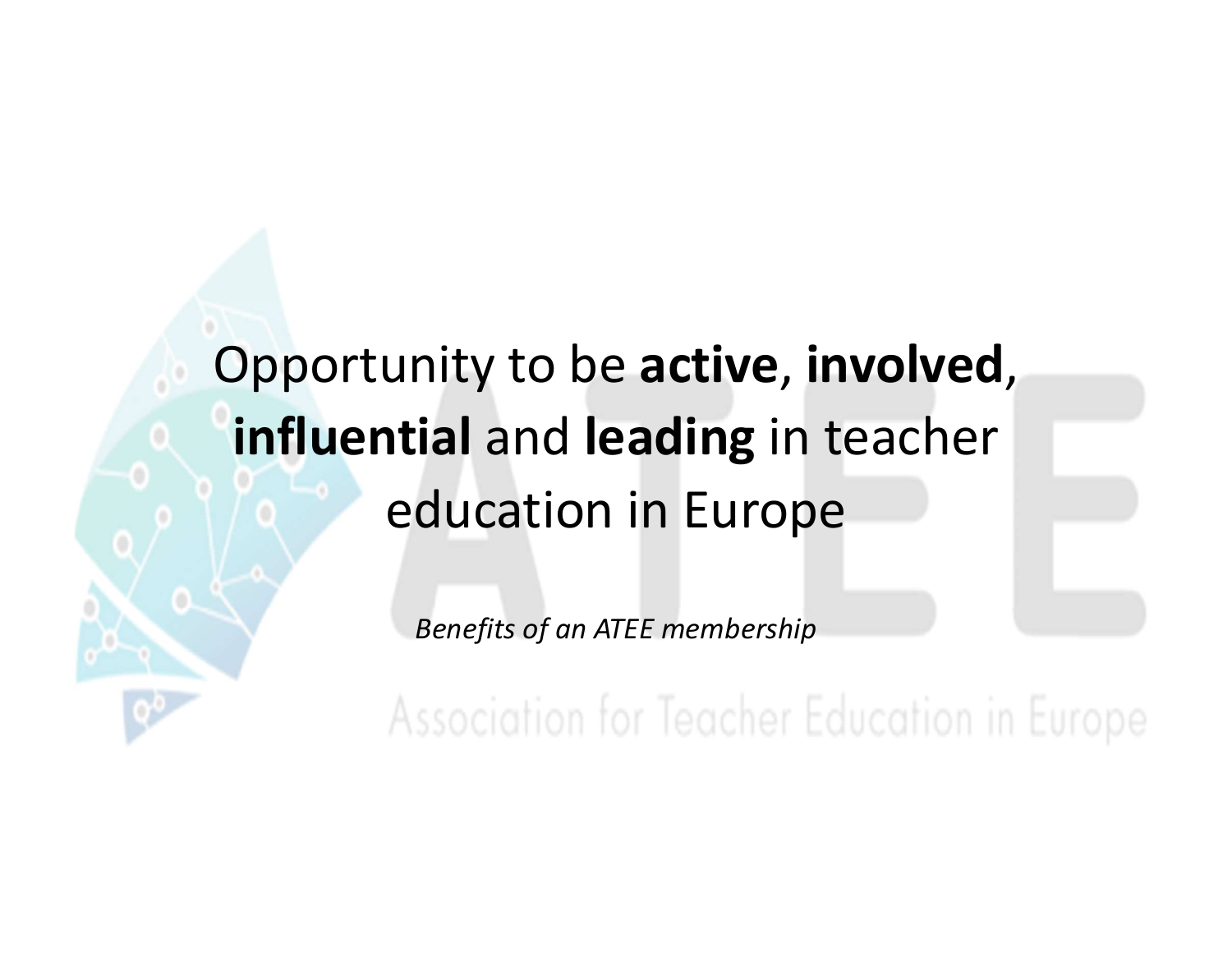#### Networking: research, innovation and policy

- Access to a rich network (EU and beyond), which stimulates international exchange of practices, active
- 
- Networking: research, innovation and policy<br>
Access to a rich network (EU and beyond), which stimulates international exchange of practices, active<br>
dialogue, knowledge dissemination and joint research, writing and publish association at academic events, professional committees, international organizations (e.g. UNESCO) and calls for experts; **Networking: research, innovation and policy**<br>
• Access to a rich network (EU and beyond), which stimulates international exchange of practices, active<br>
dialogue, knowledge dissemination and joint research, writing and pub **Specific field of Teacher Following and the Teacher Constrained Schange of practices, active<br>
dialogue, knowledge dissemination and joint research, writing and publishing;<br>
Possibility to engage with other members in (fun**
- 
- education and teachers.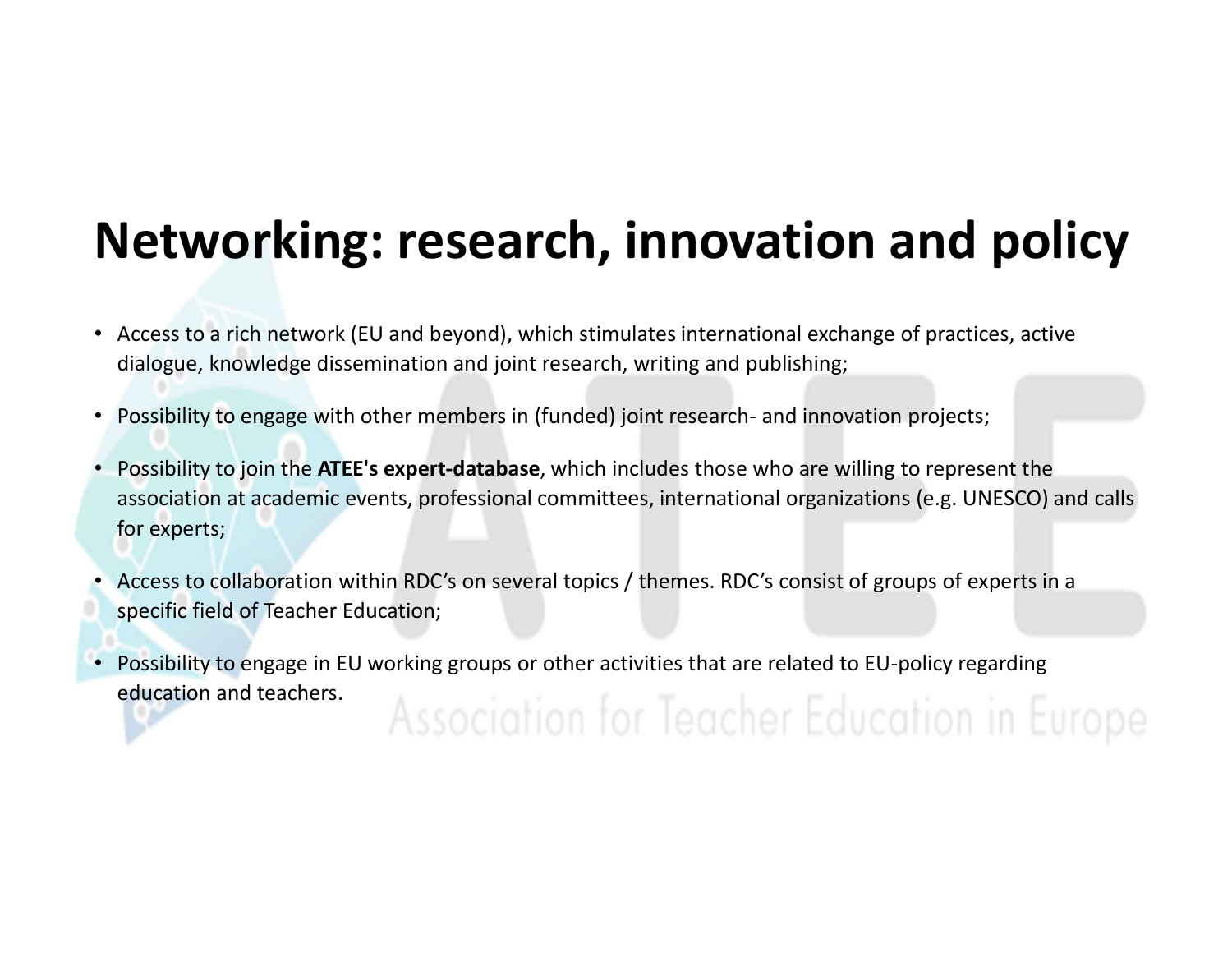#### Scientific journals, writing and publishing

- Free online access to:
	- European Journal of Teacher Education (EJTE) College Teaching
	- Teachers & Teaching Journal of Education for Teaching
	- Studying Teacher Education **Studying Teacher Education** Journal of Curriculum Studies
- Possibility to get support in publishing in the EJTE;
- Possibility to join in as an author in the ATEE book series;
- **Scientific journals, writing and publishing**<br>
 Free online access to:<br>
 European Journal of Teacher Education (EJTE) College Teaching<br>
 Teachers & Teaching<br>
 Studying Teacher Education<br>
 Possibility to get support in Free online access to:<br>
European Journal of Teacher Education (EJTE) College Teaching<br>
Teachers & Teaching<br>
Teachers & Teaching<br>
Studying Teacher Education<br>
Possibility to get support in publishing in the EJTE;<br>
Possibilit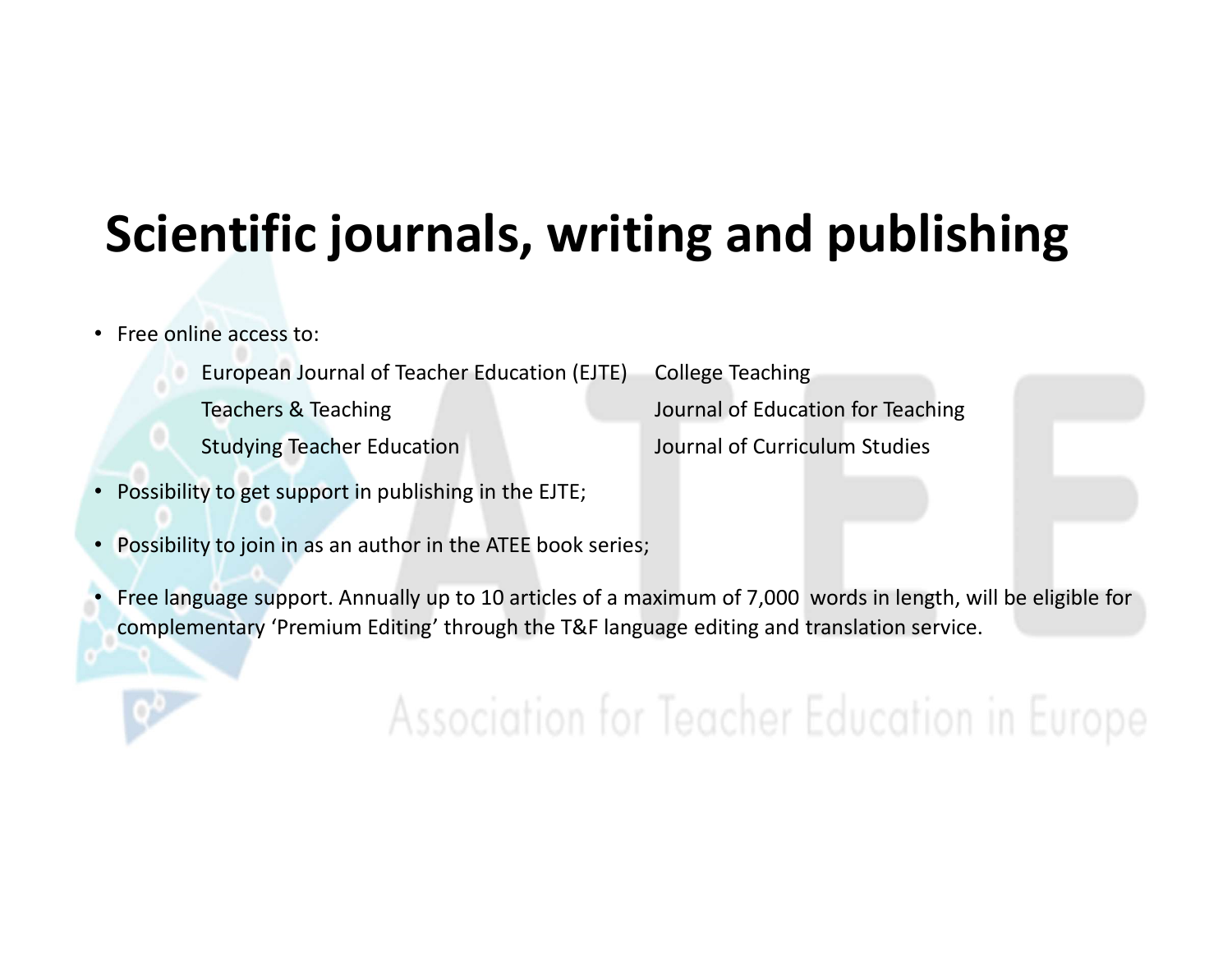## Conferences and other (online) events **Conferences and other (online) events**<br>
• Access to inspiring and well-attended (online) conferences (3 times a year), hosted by different countries<br>
• Access to (online) conferences allows you to be active as presenter (

- throughout Europe;
- Access to (online) conferences allows you to be active as presenter (presenting your work and expertise), moderator or key-note speaker;
- Access to other (online) activities, e.g. weblectures, seminars, discussion groups, webinars, brainstorm sessions and working groups;
- Publication of open-access conference proceedings with an ISBN code.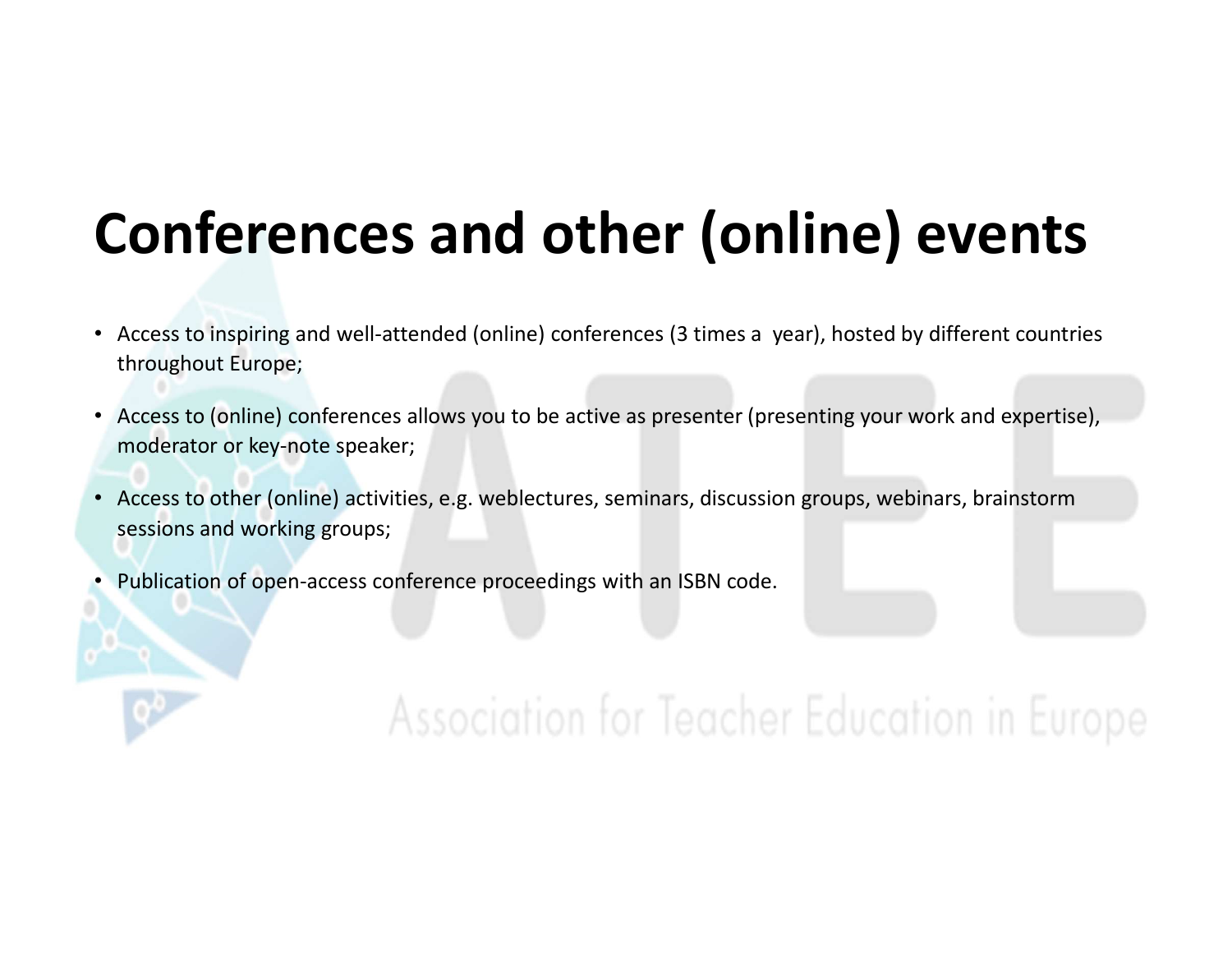## Strengthen leadership skills within the ATEE **Strengthen leadership skills within the ATEE**<br>• Possibility to take part in decision-making and policy-making procedures as a member of the General<br>Assembly;<br>• Possibility to lead the association as a member of the Admini

- Assembly;
- Possibility to lead the association as a member of the Administrative Council. The deadline call for three new members of the AC is 22 March 2022.
- Possibility to lead a RDC as a (co)chair.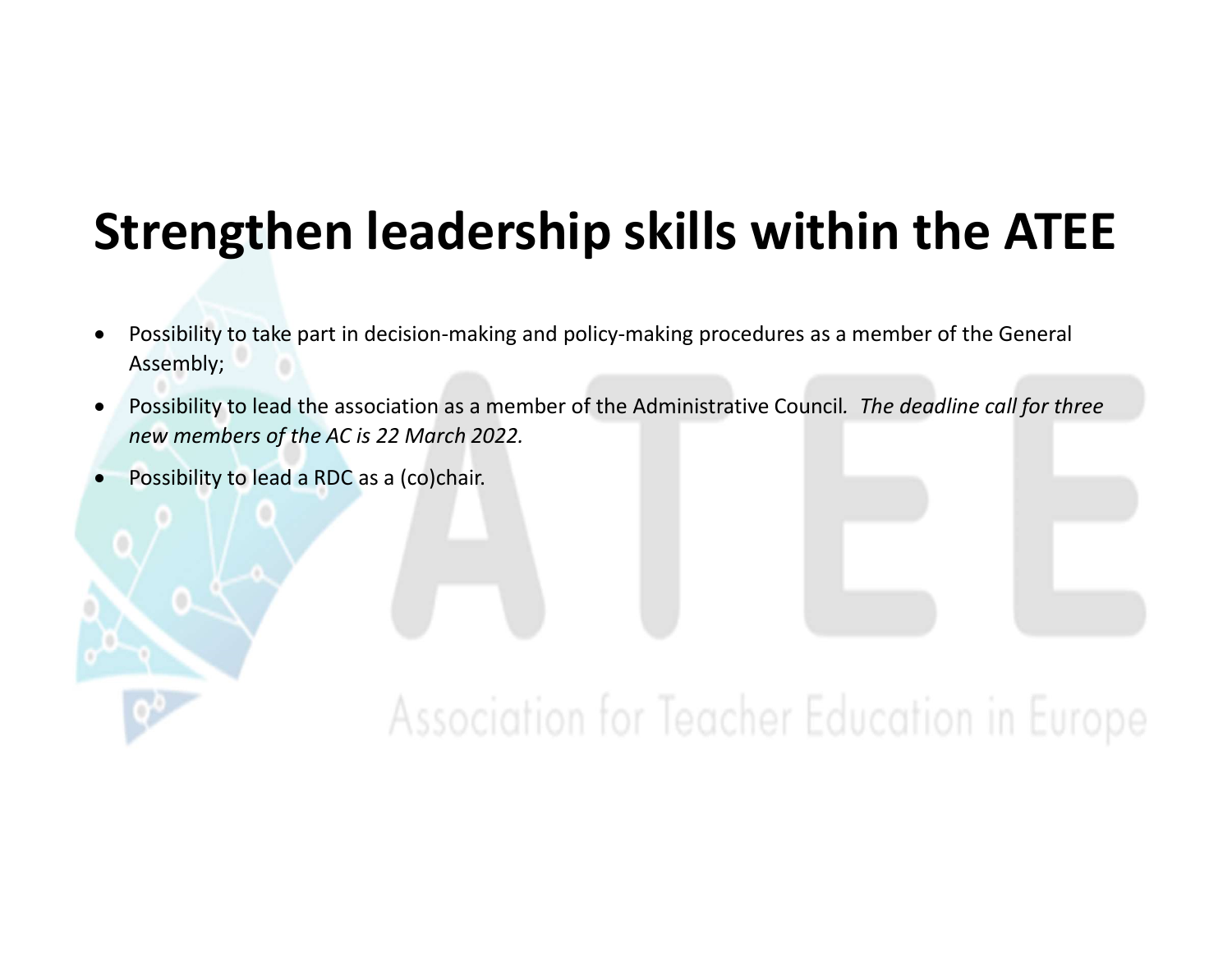#### News

- Access to relevant information about activities, research projects and conferences, provided via the newsletter and social media: • Access to relevant information about activities, research projects and conference<br>newsletter and social media:<br>• LinkedIn: Association for Teacher Education in EU<br>• Facebook: ATEEurope + Group for members of the ATEE<br>• T
- LinkedIn: Association for Teacher Education in EU
- 
- Twitter: @ATEE\_Brussels

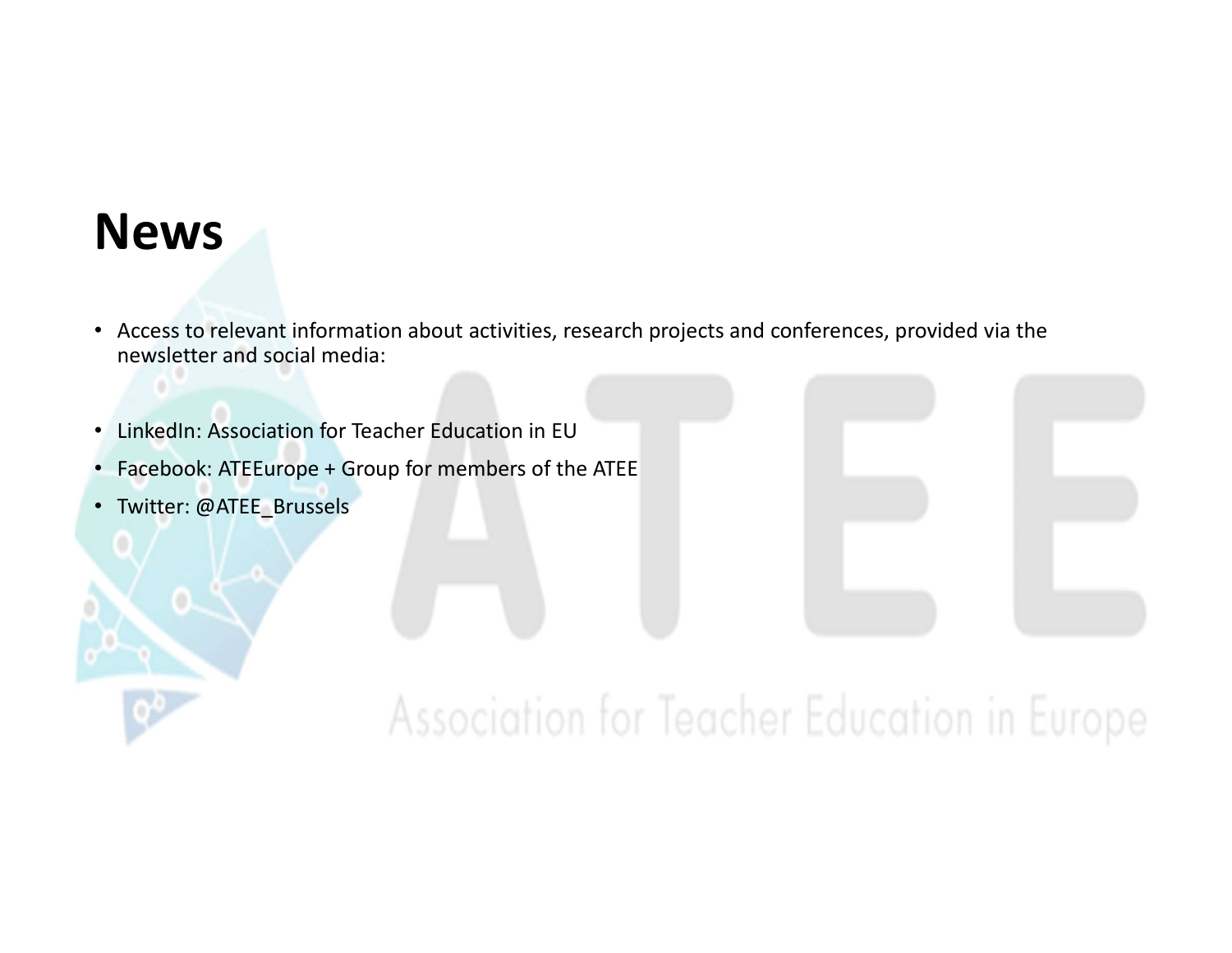# Other benefits<br>• Possibility to have a free meeting room in Brussels;

- Possibility to have a free meeting room in Brussels;
- Possibility to establish contacts with other Brussels-based organizations active in education; **Other benefits**<br>• Possibility to have a free meeting room in Brussels;<br>• A good way to gain (international) experiences that will help to boost your career;<br>• Making new and interesting international friends;<br>• Good fun!
- 
- 
- 

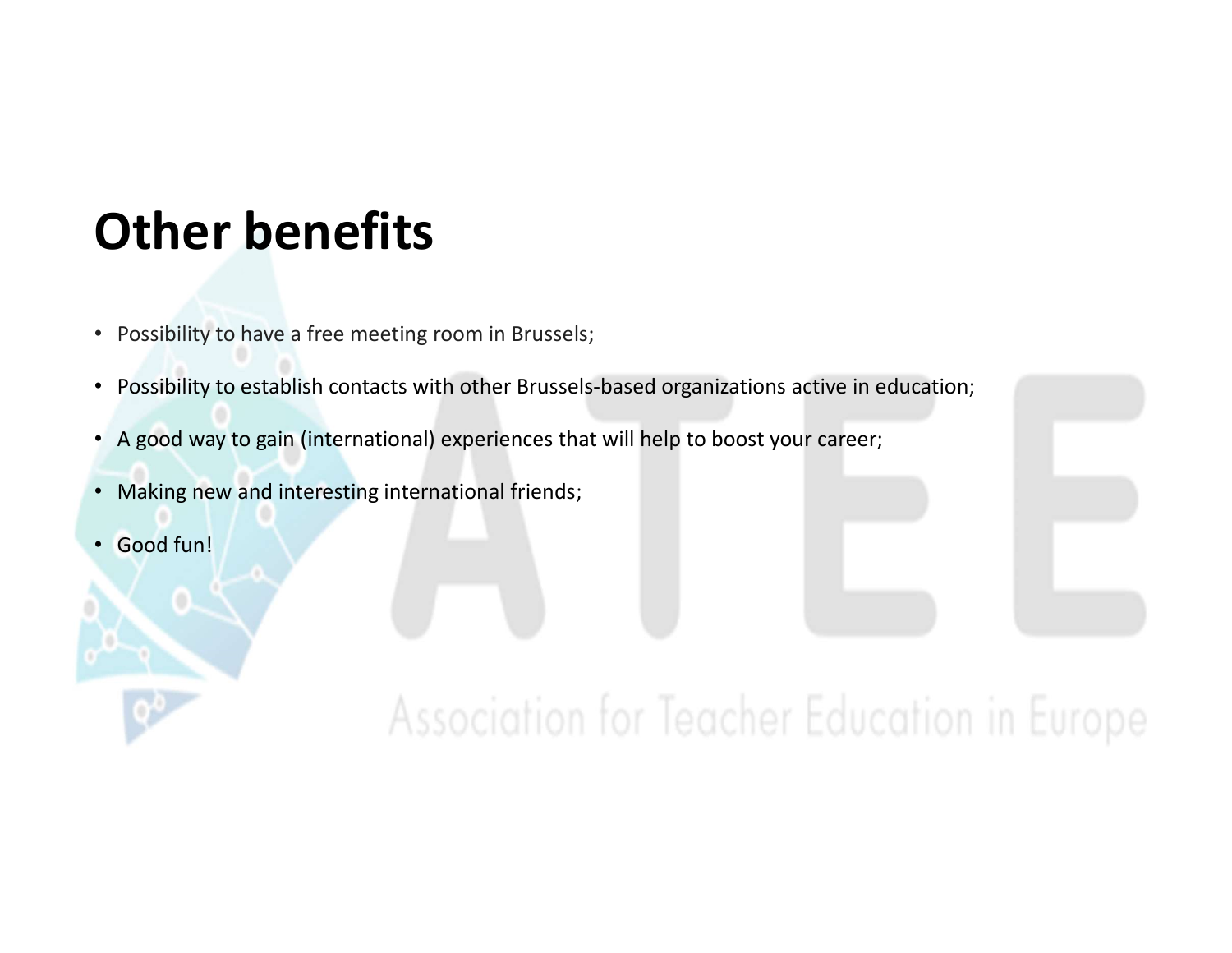### Calendar of activities

ATEE in 2022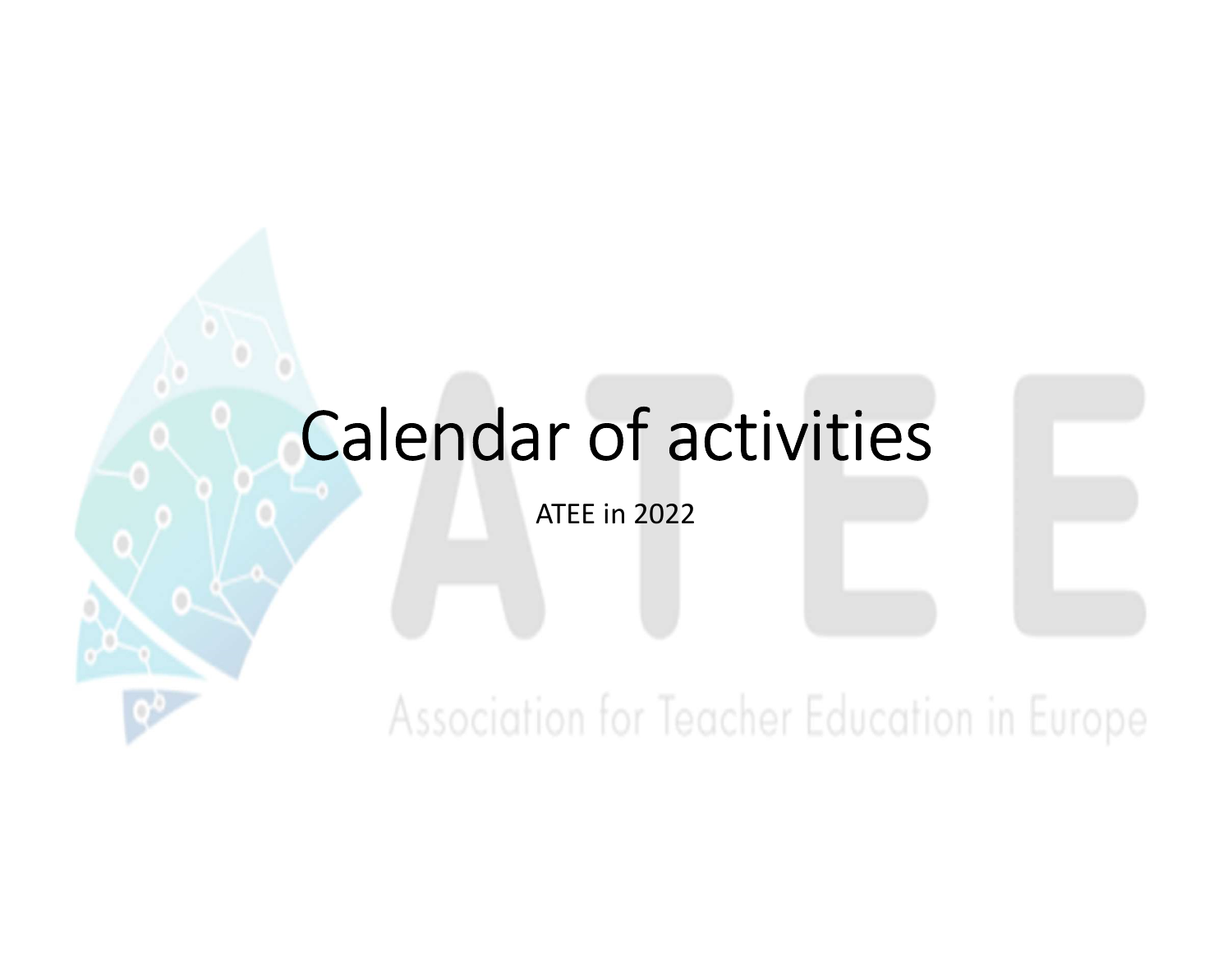| What?                                | When?                | <b>Organized by?</b>                                 |
|--------------------------------------|----------------------|------------------------------------------------------|
| Virtual Open Day                     | 3 February 2022      | Several active ATEE members                          |
| Online 1-day conference              | 25 February 2022     | RDC Enabling Teachers for Entrepreneurship Education |
| ATEE Best Paper Award 2021           | 28 March 2022        | EJTE Editors, paper's authors                        |
| ATEE 'Winter' conference, Italy      | 20 - 22 April 2022   | ATEE, GCTE, University of Genova                     |
| ATEE 'Spring' conference, Ireland    | $25 - 27$ May 2022   | ATEE, Marino Institute of Education                  |
| <b>ATEE General Assembly, Dublin</b> | 26 May 2022          | ATEE AC                                              |
| <b>ATEE Annual conference</b>        | 29-30-31 August 2022 | ATEE, University of Latvia                           |
| ATEE Event in EP, Brussels           | Autumn 2022          | Several active ATEE members and RDC's                |
| Writing for the EJTE                 | Tbc                  | EJTE Editors, AC members                             |
|                                      |                      |                                                      |